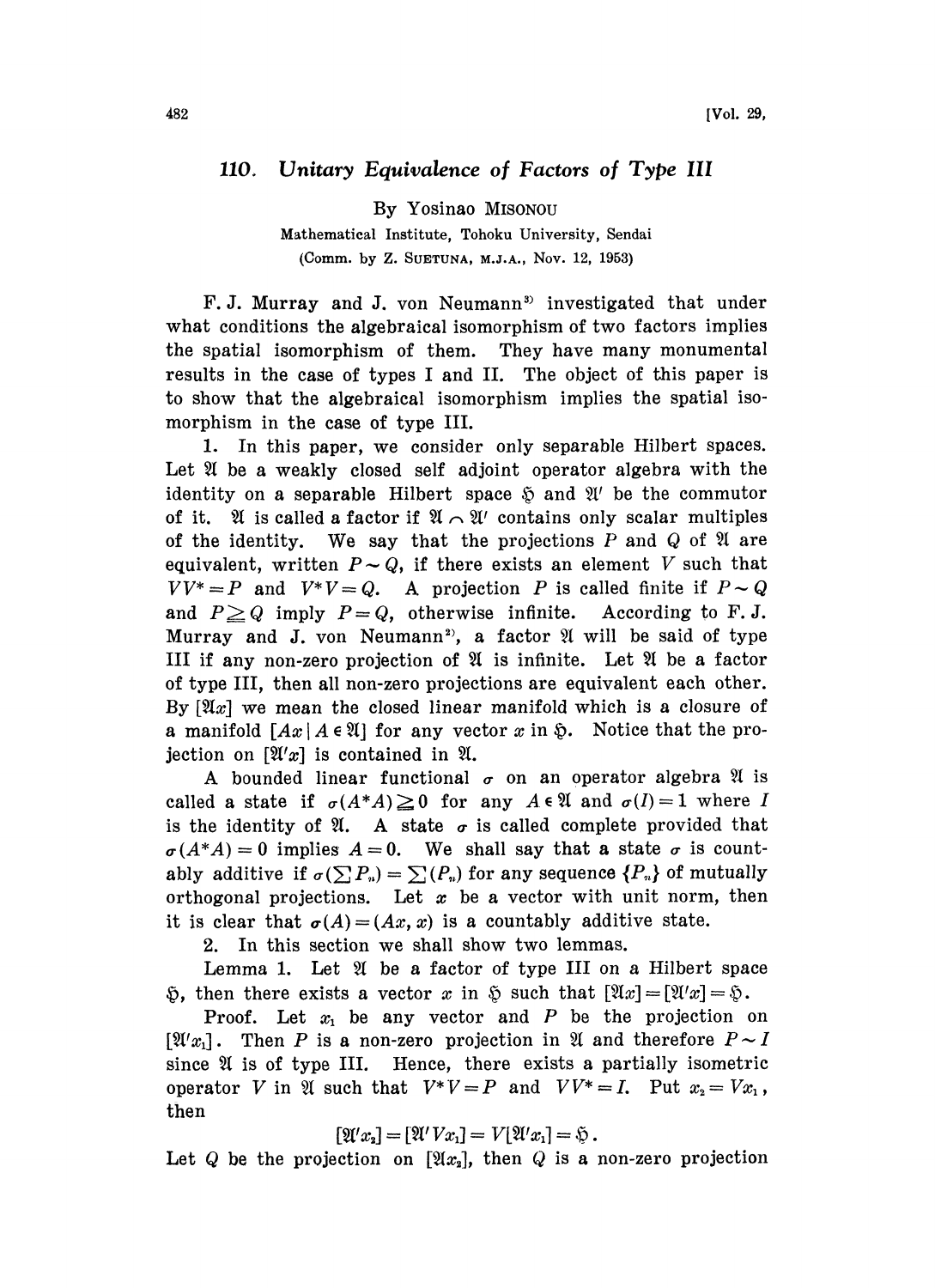in  $\mathfrak{A}'$ . Since  $\mathfrak{A}'$  is of type III too, we have  $Q \sim I$  in  $\mathfrak{A}'$ . Therefore, there exists a partially isometric operator  $W$  in  $\mathfrak{A}'$  whose initial and final projections are Q and I respectively. Put  $x=$  $Wx_2$ , then  $W^*x=x_2$ . Therefore,

$$
[\mathfrak{A} x] = [\mathfrak{A} W x_2] = W[\mathfrak{A} x_2] = \mathfrak{H},
$$

and

 $[\mathfrak{A}'x] = [\mathfrak{A}'Wx_2] \subset [\mathfrak{A}'x_2] = [\mathfrak{A}'W^*x] \subset [\mathfrak{A}'x]$ .

Thus, we have  $[\mathfrak{A}'x] = [\mathfrak{A}'x_2] = \mathfrak{H}$ . This proves the lemma.

Lemma 2. Let  $P$  and  $Q$  be projections in a factor  $\mathfrak A$  which are equivalent each other. Then the contraction of  $\mathfrak A$  on the range of  $P$  is unitary equivalent to the contraction of  $\mathfrak A$  on the range of Q.

**Proof.** Let  $\mathfrak{M}$  and  $\mathfrak{N}$  be the ranges of P and Q respectively, and the contractions of  $\mathfrak A$  on  $\mathfrak M$  and  $\mathfrak R$  will be denoted by  $\mathfrak A_{\mathfrak M}$  and  $\mathfrak{A}_{\mathfrak{R}}$  respectively. It is well known that there exists a one-to-one correspondence between  $\mathfrak{A}_{\mathfrak{M}}$  and  $P \mathfrak{A} P$ .

Now we shall prove that  $P\mathfrak{A}P$  and  $Q\mathfrak{A}Q$  are algebraically isomorphic. By the assumption, there exists an element  $V \in \mathfrak{A}$ with  $VV^*=P$  and  $V^*V=Q$ . We shall define a mapping  $\phi$  by

$$
\phi(PAP) = V^*PAPV,
$$

then  $\phi$  is a mapping from  $P \mathfrak{A} P$  into  $Q \mathfrak{A} Q$  since

 $V^*PAPAV = V^*VV^*AVV^*V = QV^*AVQ.$ 

Moreover, we have

Q Q V\* VV\* VV\* VV\* V V\*PV1[ V\*PV V\*P 9.1 PV,

and this implies that  $\phi$  is a mapping from  $P \mathfrak{A} P$  onto  $Q \mathfrak{A} Q$ . Let  $VPAPV^* = 0$ , then

 $0 = V^* V P A P V^* V = P A P$ ,

that is,  $\phi$  is an algebraically isomorphic mapping.

Finally,  $V$  is a partially isometric operator whose initial and final domains are  $\mathfrak{M}$  and  $\mathfrak{N}$  respectively. From above considerations, it is clear that  $\mathfrak{A}_m$  is unitary equivalent to  $\mathfrak{A}_m$ . This proves the lemma.

Remark. It is excessive for Lemma 2 that  $\mathfrak A$  is a factor. Lemma 2 is true for any weakly closed self adjoint operator algebra on a (not necessarily separable) Hilbert space.

8. Now we shall prove the following theorem:

Theorem. Let  $\mathfrak{A}_1$  and  $\mathfrak{A}_2$  be factors of type III on Hilbert spaces  $\mathfrak{H}_1$  and  $\mathfrak{H}_2$  respectively. Moreover,  $\mathfrak{A}_1$  is algebraically isomorphic to  $\mathfrak{A}_2$ , then  $\mathfrak{A}_1$  is unitary equivalent to  $\mathfrak{A}_2$ .

**Proof.** By Lemma 1, there exists a vector  $y_1 \in \mathfrak{H}$  such that  $[\mathfrak{A}'_{1}y_{1}] = \mathfrak{H}_{1}$ . Then  $A^{1}y_{1} = 0$  implies  $A^{1} = 0$  for  $A^{1} \in \mathfrak{A}_{1}$ . For any  $A^1 \in \mathfrak{A}_1$  we put

$$
\sigma_1(A^1)=(A^1y_1,y_1),
$$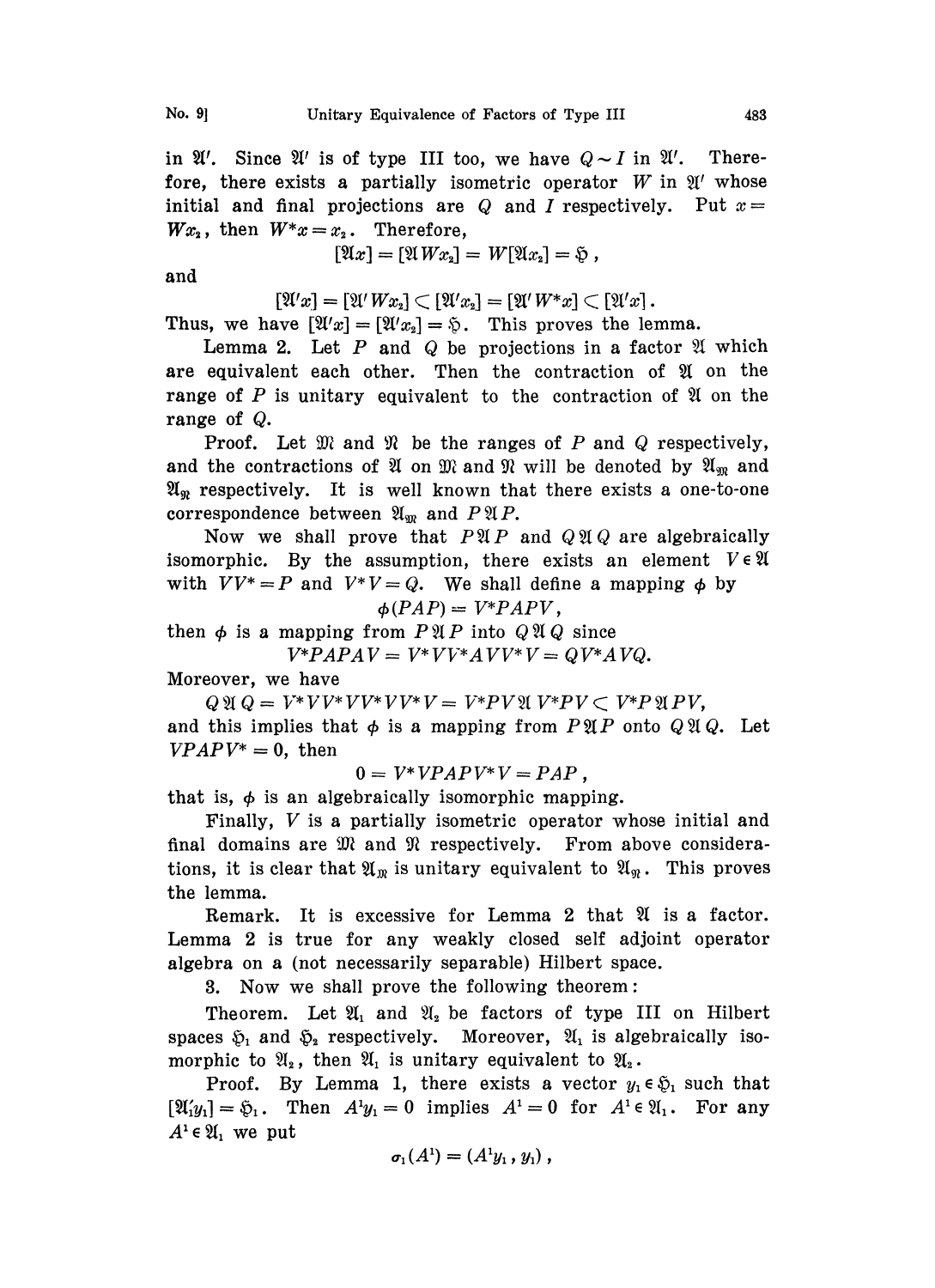then  $\sigma_1$  is a complete countably additive state. Now we shall define a complete countably additive state  $\sigma_2$  on  $\mathfrak{A}_2$  as following:  $\sigma_2(B^2) = \sigma_1(B^1)$  for every  $B^2 \in \mathfrak{A}_1$ ,

where  $B<sup>1</sup>$  is a corresponding element in  $\mathfrak{A}_1$  to  $B<sup>2</sup>$ . By a theorem due to H.A. Dye<sup>1)</sup> [Theorem 1], there exists a non-zero projection  $P^2$  and a vector  $y_2 \in \mathfrak{S}_2$  which satisfies

 $r y_2 \in \mathfrak{S}_2$  which satisfies<br>  $\sigma_2(P^2A^2P^2) = (A^2y_2, y_2)$  for any  $A^2 \in \mathfrak{A}_2$ .

Let  $P^1$  be a projection in  $\mathfrak{A}_1$  which corresponds Then, by Lemma 2,  $\mathfrak{A}_i$  is unitary equivalent to the contraction  $\mathfrak{B}_i$  of  $\mathfrak{A}_i$  on the range  $\mathfrak{M}_i$  of  $P^i$ , since  $P^i$  is equivalent to the identity of  $\mathfrak{A}_i$  $(i = 1, 2)$ . Therefore, it is sufficient to show that  $\mathfrak{B}_1$  and  $\mathfrak{B}_2$  are unitary equivalent each other.

Clearly,  $\mathfrak{B}_1$  is algebraically isomorphic to  $\mathfrak{B}_2$ . Denote elements of  $\mathfrak{B}_1$  by  $A^{11}, B^{(1)}, \ldots$  and corresponding elements of  $\mathfrak{B}_2$  by  $A^{(2)}, B^{(2)}$ ,  $\ldots$  If we put  $P^1y_1 = z_1$ , then  $[\mathfrak{B}'_1z_1] = \mathfrak{M}_1$  is obvious. Accordingly, the state  $\tau_1$  on  $\mathfrak{B}_1$  which is defined by

$$
\tau_1(A^{(1)})=(A^{(1)}y_1,y_1),
$$

is considered as the restriction of  $\sigma_1$  on  $P^1\mathfrak{A}_1 P^1$ . By an analogous way to Lemma 1, there exists a partially isometric operator  $V$  in  $\mathfrak{A}'$  such that  $\mathfrak{A}^{\prime}$  such that<br>  $[P^{1}\mathfrak{A}_{1}P^{1}x_{1}] =$ <br>
Furthermore, for any  $A^{1} \in \mathfrak{A}_{1}$ ,  $[x_1] = [P^1 \mathfrak{A}'_1 P^1 x_1] = \mathfrak{M}_1.$ 

$$
[P^1\mathfrak{A}_1P^1x_1]=[P^1\mathfrak{A}_1'P^1x_1]=\mathfrak{M}_1.
$$

 $\sigma_1(P^{\iota}A^1P^{\iota}) = (A^{\iota}z_1, z_1) = (A^{\iota}V^*x_1, V^*x_1) = (A^{\iota}x_1, x_1) = (P^{\iota}A^1P^{\iota}x_1, x_1).$ This shows that

$$
\tau_1(A^{(1)})=(A^{(1)}x_1,x_1).
$$

By the definitions of  $P^2$  and  $y_2$ , we can prove that  $x_2 \in \mathfrak{M}_2$  and  $[\mathfrak{A}_2' y_2]$  is the range of  $P^2$ . In other words,  $[\mathfrak{B}_2' y_2] = \mathfrak{M}_2$ . By an analogous way to the preceding, there exists a vector  $x_2$  in  $\mathfrak{M}_2$ such that  $[\mathfrak{B}_2 x_1] = [\mathfrak{B}_2' x_1] = \mathfrak{M}_2$  and the restriction of  $\sigma_2$  on  $\mathfrak{M}_2$  is  $\tau_2(A^{(2)}) = (A^{(2)}x_2, x_2).$ 

Therefore, we have

$$
\tau_1(A^{(1)})=\tau_2(A^{(2)})\,.
$$

Finally, it is obvious that  $A^{(1)}x_1 \rightarrow A^{(2)}x_2$  is an isomorphic mapping from the dense manifold of  $\mathfrak{M}_1$  to the one of  $\mathfrak{M}_2$ . Therefore this mapping is uniquely extended to a unitary mapping  $U$ <br>from  $\mathfrak{M}_1$  onto  $\mathfrak{M}_2$ . And

 $(U^*\overline{A}^{(2)}UB_1^{(1)}x_1, B_2^{(1)}x_2)=(A^{(2)}B_1^{(2)}x_2, B_2^{(2)}x_2)=(A^{(1)}B_1^{(1)}x_1, B_2^{(1)}x_1),$ that is,  $\mathfrak{B}_1$  is unitary equivalent to  $\mathfrak{B}_2$ . This proves the theorem.

This theorem is stated as following in the terminology of F.J. Murray and J. von Neumann<sup>3</sup>.

Corollary. The spatial type of a factor of type III is uniquely determined by the algebraical type of it.

Remark. The theorem is still true for the non-factor case.